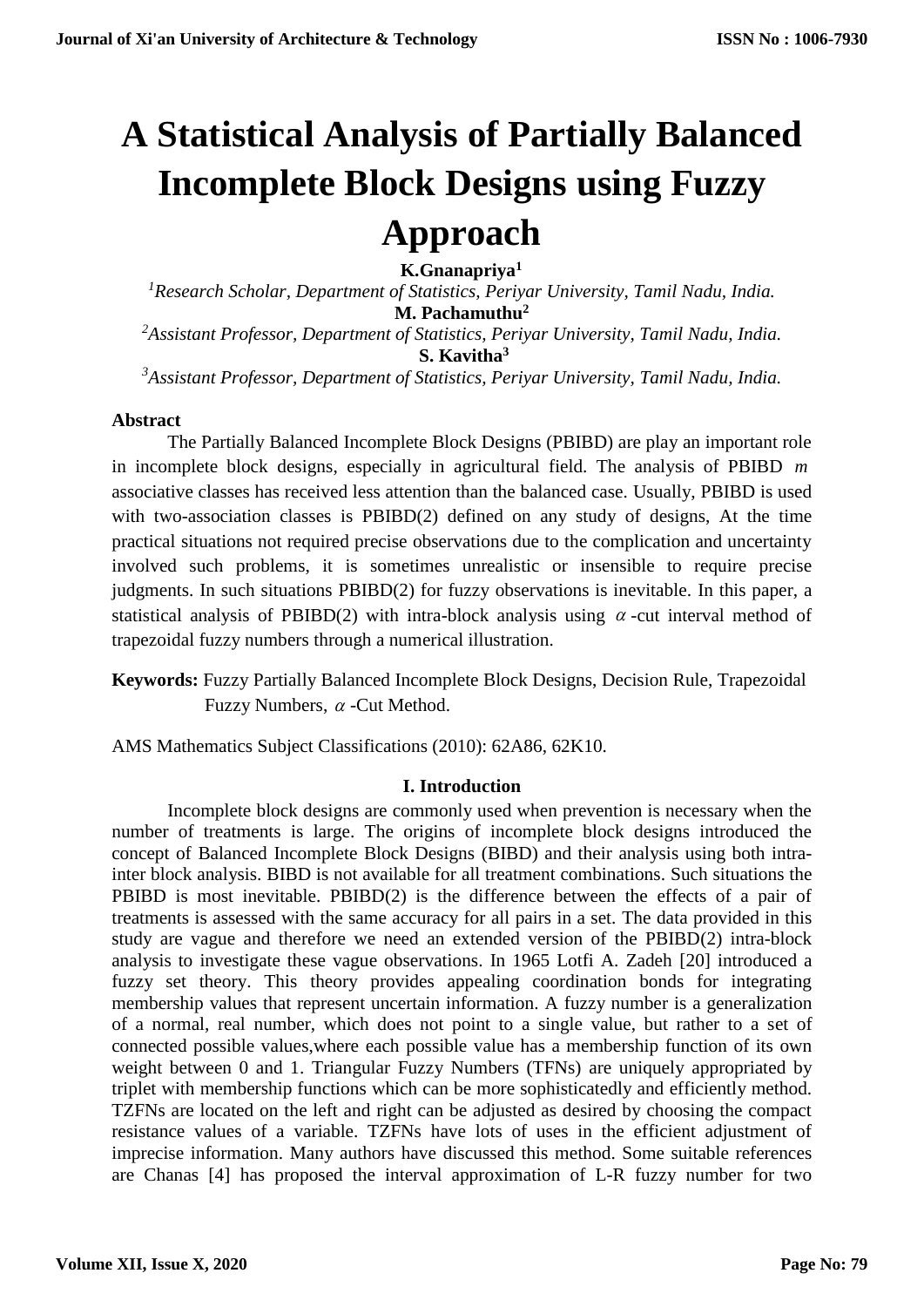conditions width and Hamming distance respectively. Montenegro et al. [10] has provided one-way ANOVA test for two different approaches to the small and large population model and their approaches are based on measuring the differences between fuzzy numbers. Wu [18] has introduced a technique of imposing fuzzy data upon the traditional ANOVA model using h-level sets. Wu [19] has proposed a fuzzy confidence interval with the help of a central limit theorem to create unknown fuzzy parameters used for the fuzzy random variable. Behera and Singh [3] have investigated impact of continuous use of fertilizer on fractions of manganese in soil and stated that it directly influenced randomized block designs. Nakama et al. [11] have developed Minkowski support function is used to derive a metric for intervals and convert them into Hilbert-space value functions through two-way ANOVA interval-valued data. The testing the null hypothesis a bootstrap scheme is developed and the *<sup>p</sup>* -values of the observed test statistics are estimated. Gonzalez-Rodriguez et al. [7] have proposed a one-way ANOVA experimental approach to fuzzy observations and their hilbert space considered functional data of fuzzy observations to be functional data. Gnanapriya et al. [6] have proposed identifying decision level through balanced incomplete block design using trapezoidal membership functions based on  $\alpha$  -cut interval method. Acha [1] has proposed two different methods of vector space and classical ANOVA used in data available from the Nigerian stock market. Asady [2] has described trapezoidal fuzzy numbers as the best way to precisely measure the distance between fuzzy numbers. Jiryei et al [8] have discussed triangular and exponential fuzzy contexts for estimating fuzzy parameters random variables are basically analyzed by ANOVA. Nourbakhsh et al. [12] has proposed one- way ANOVA extended triangular fuzzy numbers using two real-life data are shown in this method. Sharma et al. [17] have proposed a complete web solution is most useful for researchers and students by creating client-server architecture in partially balanced incomplete block designs. Parthiban and Gajivaradhan [13] have proposed a new technique for testing hypotheses under one-factor ANOVA model. Of these, the results are determined by the  $\alpha$  -cut interval model using fuzzy consumer examples and pursued by the author [14] they proposed two-way ANOVA process under different types of trapezoidal fuzzy models using different models with trapezoidal fuzzy numbers and also the author [15] continued they discussed with numerical examples using three-factor ANOVA model based on decision-making problems under trapezoidal fuzzy environments. In this paper, a statistical analysis of PBIBD(2) with intra-block analysis for trapezoidal fuzzy numbers through  $\alpha$ -cut interval through an example.

#### **II. Preliminaries**

#### **2.1 Definition of BIBD**

A set of *v* treatments in *b* blocks each with containing  $(k < v)$  treatments is said to be a balanced incomplete block design if it satisfies the following parametric relations: (i)  $vr = bk = N$ , (ii)  $\lambda (v-1) = r(k-1)$  and (iii)  $b \ge v$ . The quantities v, b, r, k and  $\lambda$  are usually called the parameters. Where,  $v =$  treatments,  $b =$  blocks,  $k =$  size of the block,  $r$  = replication,  $\lambda$  = all pair of treatments appear together in blocks.

#### **2.2 Definition of PBIBD**

A set of  $\nu$  treatments distributed in blocks each containing distinct treatments is said to form a PBIBD design.

- (i) Every treatment occurs in *r* blocks.
- (ii) Two treatments occur together in  $\lambda_1, \lambda_2, ..., \lambda_m$  blocks.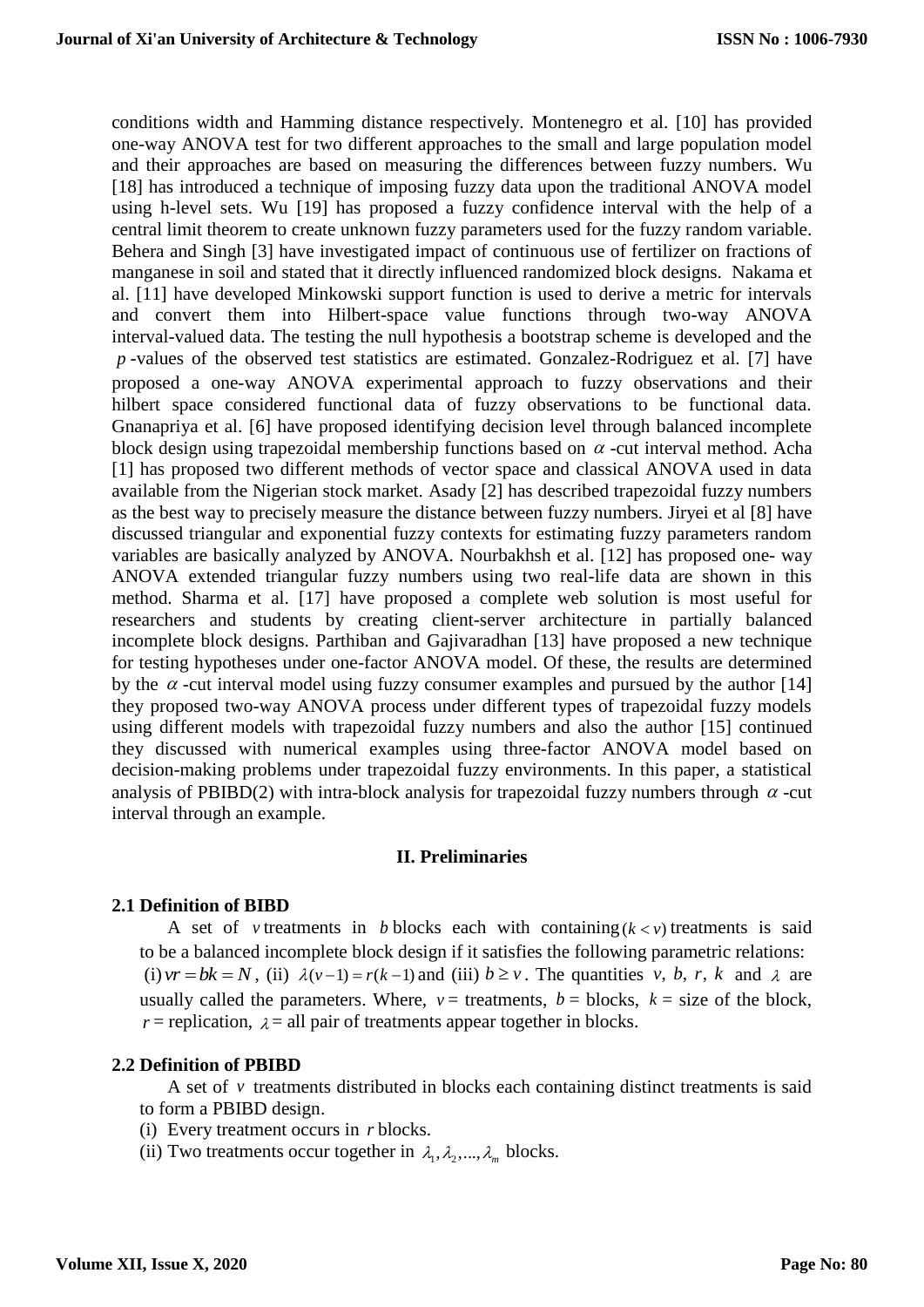(iii) Given a treatment  $\Theta$  each of  $n_i$  treatments occurs with  $\Theta$  in  $\lambda_i$  blocks  $(i = 1, 2, ..., m)$ 

so that  $\sum_{i} n_i = v - 1$  and  $\sum_{i} n_i \lambda_i = r(k-1)$ .

#### **2.3 Definition of TZFNs**

The trapezoidal fuzzy numbers are identifying by four parameters,  $\tilde{A} = a, b, c, d \in \Box$ as follows:

$$
\mu_{\tilde{A}}(x) = \begin{cases}\n0 & \text{if } x < a \\
\frac{x-a}{b-a} & \text{if } a \leq x \leq b \\
1 & \text{if } b \leq x \leq c \\
\frac{d-x}{d-c} & \text{if } x > d\n\end{cases}
$$

If we denote  $\alpha$  cut interval for fuzzy number  $\tilde{A}$  as  $\tilde{A}_{\alpha}$ , the getting for an interval is defined as  $A_{\alpha} = [a + (b - a)\alpha, d - (d - c)\alpha]; \alpha \in [0,1]$ . When  $b = c$ ; the trapezoidal fuzzy number coincides with triangular one. TZFNs defined by lower limit  $a$ , upper limit  $d$ , a lower support limit  $b$  and the upper support limit  $c$ . The following aspects of the membership functions are defined. They are: (i) Core of membership function is  $\mu_{\tilde{A}}(x) > 0$ . (ii) Support of membership function is  $\mu_{\tilde{A}}(x) = 1$ . (iii) Boundaries usually denoted by the interval  $0 < \mu_{\tilde{\lambda}}(x) > 1$ . Figure 2.3.1 shows the details.



Figure 2.3.1 Trapezoidal Fuzzy Numbers

#### **III. A Statistical Analysis of Partially Balanced Incomplete Block Designs with Two Associate Classes using Trapezoidal Fuzzy Observations**

In this section, to test the hypotheses of PBIBD(2) with intra block analysis using  $\alpha$  cut interval method of trapezoidal fuzzy numbers is proposed. Using this condition, convert the crisp PBIBD(2) intra block analysis to fuzzy PBIBD(2) intra block analysis. Fetching the fuzzy PBIBD(2), let us consider lower and upper levels of PBIBD's. In this planned to approach, a crisp PBIBD(2) intra block models are chosen in terms of lower and upper level. To conclude, to analyzed lower-level and upper-level model using crisp PBIBD(2) intra block procedure. The generalized linear model of fuzzy PBIBD is  $\tilde{y}_{ij} = \mu + \tau_i + \beta_j + \varepsilon_{ij}$ . Where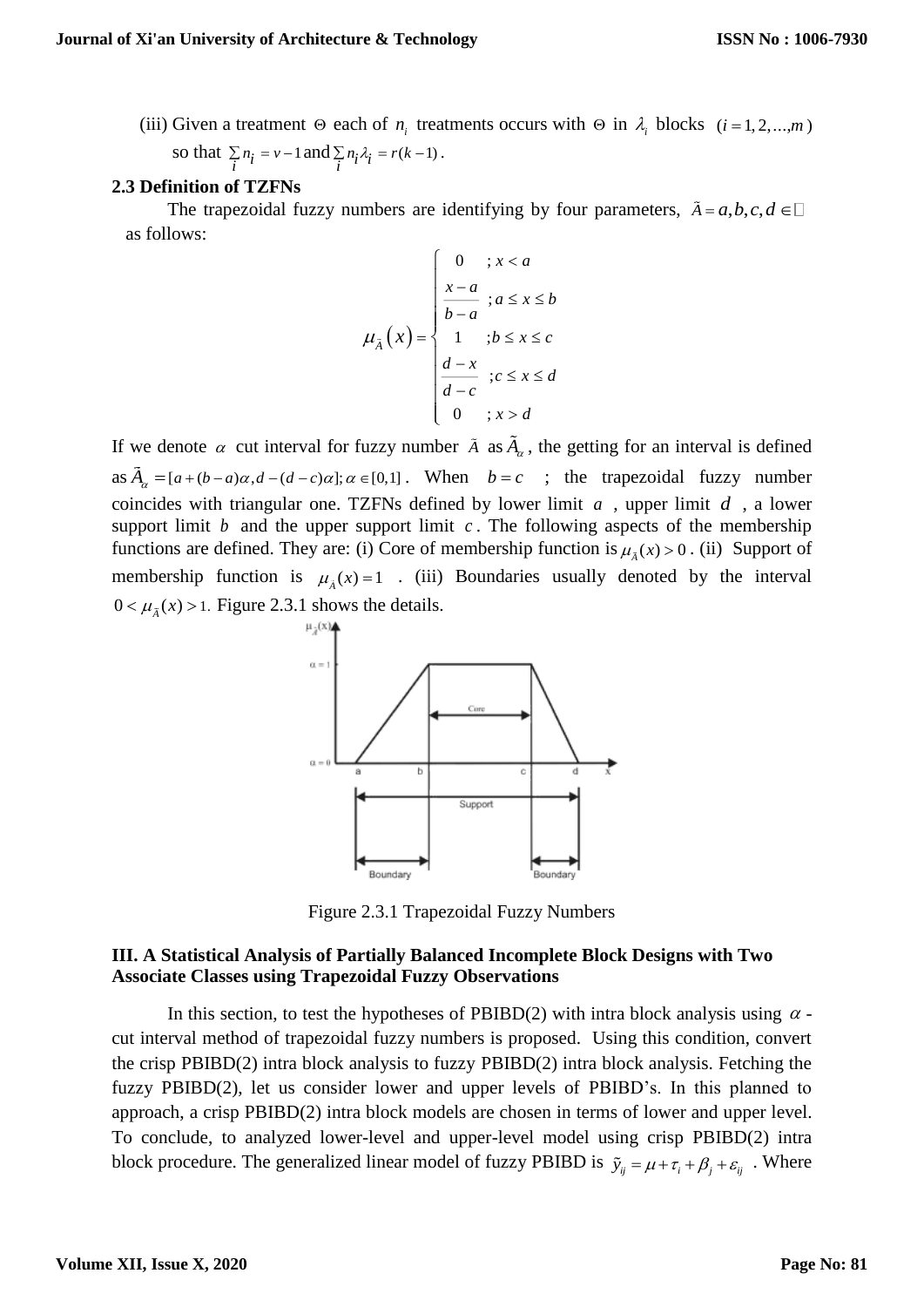$\tilde{y}_{ij}$  is the observation in the  $j^h$  block receiving the  $i^h$  treatments.  $\tau_i$  is the fixed effect due to the *i*<sup>th</sup> treatment,  $\beta$ <sub>*i*</sub> is the fixed effect due to the *j*<sup>th</sup> block and  $\varepsilon$ <sub>*ij*</sub> is the random error effect which follows  $N(0, \sigma_e^2)$ . A fuzzy PBIBD(2) linear model can be divided into two models. Namely, the lower-level and upper-level models are respectively.

#### **3.1 Fuzzy PBIBD(2) lower-level model**

The lower-level model is  $a_{ij} + (b_{ij} - a_{ij})\alpha$ ;  $i = 1, 2, ..., v$ ;  $j = 1, 2, ..., b$ , the  $\alpha$ -cut interval method can be represented as in the table 1.

## **Table 1: The Layout of Lower-Level Model for -Cut Interval Method of PBIBD(2)**

| <b>Treatments</b> i | <b>Blocks</b> $i$                  |                                    |          |                                              |          |                                              |
|---------------------|------------------------------------|------------------------------------|----------|----------------------------------------------|----------|----------------------------------------------|
|                     |                                    |                                    | $\cdots$ |                                              | $\cdots$ |                                              |
|                     | $a_{11} + (b_{11} - a_{11})\alpha$ |                                    |          | $a_{1i} + (b_{1i} - a_{1i})\alpha$           | $\cdots$ | $a_{1b} + (b_{1b} - a_{1b})\alpha$           |
|                     | $a_{21} + (b_{21} - a_{21})\alpha$ | $a_{22} + (b_{22} - a_{22})\alpha$ | $\cdots$ | $a_{2j} + (b_{2j} - a_{2j})\alpha$           | $\cdots$ |                                              |
|                     |                                    |                                    | $\cdots$ |                                              |          |                                              |
|                     | $a_{i1} + (b_{i1} - a_{i1})\alpha$ | $a_{i2} + (b_{i2} - a_{i2})\alpha$ | $\cdots$ |                                              | $\cdots$ | $a_{ih}$ + $(b_{ih} - a_{ih})\alpha$         |
|                     |                                    |                                    |          |                                              |          |                                              |
|                     |                                    | $a_{v2} + (b_{v2} - a_{v2})\alpha$ | $\cdots$ | $a_{\nu j} + (b_{\nu j} - a_{\nu j}) \alpha$ | $\cdots$ | $a_{\nu b} + (b_{\nu b} - a_{\nu b}) \alpha$ |

All the sum of squares is calculated using the classical PBIBD(2) with intra-block analysis are given below

The Total Sum of Squares (TSS) is

$$
TSS^{L} = \sum_{i} \sum_{j} \left[ a_{ij} + \left( b_{ij} - a_{ij} \right) \alpha \right]^{2} - \frac{\left( G \right)^{2}}{N}
$$

The Correction Factor (CF) is  $CF^{L} = \frac{(G)^{2}}{2}$ *N*  $CF^{\perp}$  = The Grand Total (GT) is  $G^L = \sum_{i} \sum_{j} \left[ a_{ij} + \left( b_{ij} - a_{ij} \right) \alpha \right]$ 

The Blocks (unadjusted) Sum of Squares (BSS) is

 $1 - I (N - 1)$ ,  $1 + 2 - (M - N_2) P_{12}$ 

 $= r(k-1)$  ;  $A_n = (1/2, 1/2)$ 

$$
BSS^{L} = \frac{1}{k} \sum_{j} \left[ a_{ij} + \left( b_{ij} - a_{ij} \right) \alpha \right]^{2} - \frac{\left( G \right)^{2}}{N}
$$

The Treatments (adjusted) Sum of Squares (Ad.TrtSS) is

$$
Ad.\mathit{TrtSS}^L = \sum_i \tilde{t}_i Q_i
$$

1 1 2 2 1 1 2 22 22

 $B_1 = (\lambda_1 - \lambda_2)$ ;  $B_2 = r(k-1) + \lambda_1 + (\lambda_1 - \lambda_2)(p_{22}^2 - p_{32}^2)$ 

 $=(\lambda_1-\lambda_2): B_2=r(k-1)+\lambda_2+(1-\lambda_2)(p_{22}^2-1)$ 

 $\lambda - \lambda$ ) :  $B_2 = r(k-1) + \lambda$  +  $(\lambda - \lambda)$ 

 $(\lambda_1 - \lambda_2)$ ;  $B_2 = r(k-1) + \lambda_1 + (\lambda_1 - \lambda_2)(p_{22}^2 - p_{22}^1)$ 

Where, 
$$
Q_i^L = \left[ \left( \sum_j \left[ a_{ij} + (b_{ij} - a_{ij}) \alpha \right] \right) - \frac{1}{k} \sum_j n_{ij} \left( \sum_j \left[ a_{ij} + (b_{ij} - a_{ij}) \alpha \right] \right) \right]
$$
  
\n
$$
\tilde{t}_i^L = \frac{k \left\{ \tilde{B}_2 \left[ \left( \sum_j \left[ a_{ij} + (b_{ij} - a_{ij}) \alpha \right] \right) - \frac{1}{k} \sum_j n_{ij} \left( \sum_j \left[ a_{ij} + (b_{ij} - a_{ij}) \alpha \right] \right) \right] - \tilde{B}_1 \tilde{S}_2 \left[ \left( \sum_j \left[ a_{ij} + (b_{ij} - a_{ij}) \alpha \right] \right) - \frac{1}{k} \sum_j n_{ij} \left( \sum_j \left[ a_{ij} + (b_{ij} - a_{ij}) \alpha \right] \right) \right]}{\tilde{A}_i \tilde{B}_2 - \tilde{A}_2 \tilde{B}_1}
$$
\n
$$
\tilde{A}_1 = r(k-1) ; \tilde{A}_2 = (\lambda_1 - \lambda_2) p_{12}^1
$$

2 1

Where,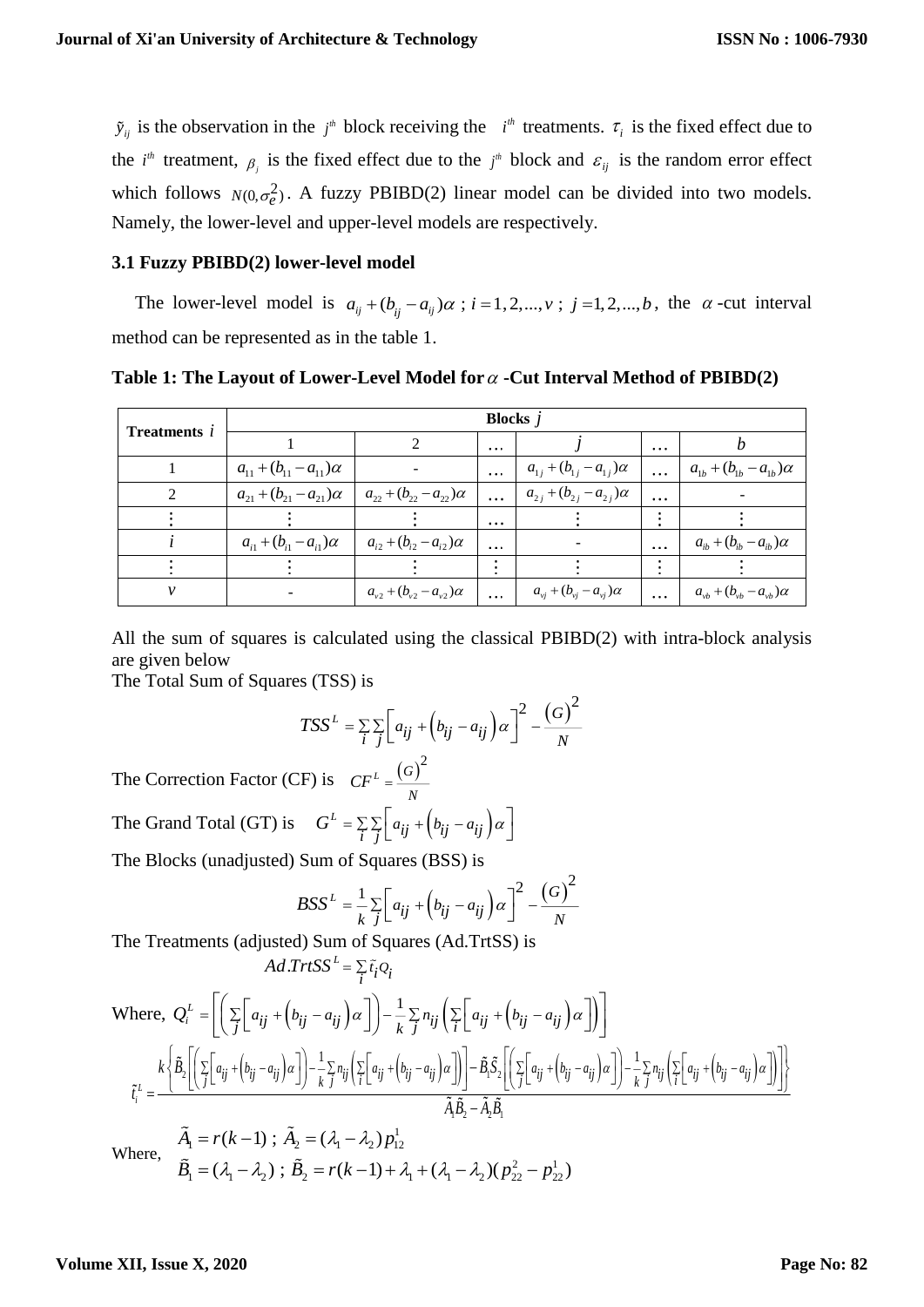The parameters of the first and second associate matrices is given by

$$
\tilde{p}_{ij}^1 = \begin{pmatrix} p_{11}^1 & p_{12}^1 \\ p_{21}^1 & p_{22}^1 \end{pmatrix}; \ \tilde{p}_{ij}^2 = \begin{pmatrix} p_{11}^2 & p_{12}^2 \\ p_{21}^2 & p_{22}^2 \end{pmatrix}
$$

Error Sum of Squares (ESS) is obtained by subtraction  $\text{ESS}^L = TSS^L - BSS^L - Ad\,\text{Tr}tSS^L$ 

**3.1.1 Test of hypotheses for two sets of blocks and treatments**

$$
\tilde{H}_0^L : b_1^L = b_2^L = \dots = b_b^L \text{ Vs } \tilde{H}_1^L : b_1^L \neq b_2^L \neq \dots \neq b_b^L
$$
\n
$$
\tilde{H}_0^L : t_1^L = t_2^L = \dots = t_v^L \text{ Vs } \tilde{H}_1^L : t_1^L \neq t_2^L \neq \dots \neq t_v^L
$$

All these values are referred in the ANOVA table and the inference is drawn **Table 2: ANOVA Table for Fuzzy PBIBD(2) of Lower-Level Model**

| SV                            | df                | <b>SS</b>              | <b>MSS</b>       | $\tilde{F}$ - Ratio                                   |
|-------------------------------|-------------------|------------------------|------------------|-------------------------------------------------------|
| Blocks (Unadjusted)           | $(b-1)$           | $BSS^L$                | $MSS_{R}^{L}$    | $\tilde{F}_B = \frac{MSS_B^L}{MSS_E^L}$               |
| Treatments (Adjusted)         | $(v-1)$           | Ad. TrtSS <sup>L</sup> | $MSS_{Ad,Trt}^L$ | $\tilde{F}_{Ad.Trt} = \frac{MSS_{Ad.Trt}^L}{MSS_E^L}$ |
| <b>Total Due to Remainder</b> | $(N - v - b + 1)$ | $ESS^L$                | $MSS_E^L$        |                                                       |
| Total                         | $(N-1)$           | $TSS^L$                |                  |                                                       |

# **3.1.2 Decision Rules of Lower-Level Model**

- (i) If  $\tilde{F}_B^L < F_t$  at level of significance r with  $[(b-1), (N-v-b+1)]$  degrees of freedom then the null hypothesis  $\tilde{H}^{\text{L}}_{\text{O}}$  is accepted in the  $\alpha$ -cut interval method sense, if not the alternative hypothesis  $\tilde{H}^L$  is accepted.
- (ii) If  $\tilde{F}_{Ad,2n}^L < F_t$  at level of significance r with  $[(v-1),(N-v-b+1)]$  degrees of freedom then the null hypothesis  $\tilde{H}^L$  is accepted in the  $\alpha$ -cut interval method sense, if not the alternative hypothesis  $\tilde{H}_1^L$  is accepted.

Note: Here, the notation for level of significance is to be r as an alternative to  $\alpha$ , so as to avoid getting confused with  $\alpha$  -cut value found in trapezoidal fuzzy numbers.

## **3.2 Fuzzy PBIBD(2) of Upper-Level Model**

Similarly the fuzzy PBIBD(2) for upper-level model SS's are given below

The correction factor (CF) is  $CF^U = \frac{(G)^2}{2}$  $CF^U = \frac{V}{N}$ The Grand Total (GT) is  $G^U = \sum_i \sum_j \left[ d_{ij} - d_{ij} - c_{ij} \right]$  $G^U = \sum_{i} \sum_{j} \left[ d_{ij} - \left( d_{ij} - c_{ij} \right) \alpha \right]$ The Total Sum of Squares (TSS) is

$$
TSS^U = \sum_{i} \sum_{j} \left[ d_{ij} - \left( d_{ij} - c_{ij} \right) \alpha \right]^2 - \frac{\left( G \right)^2}{N}
$$

The Blocks (unadjusted) Sum of Squares (BSS) is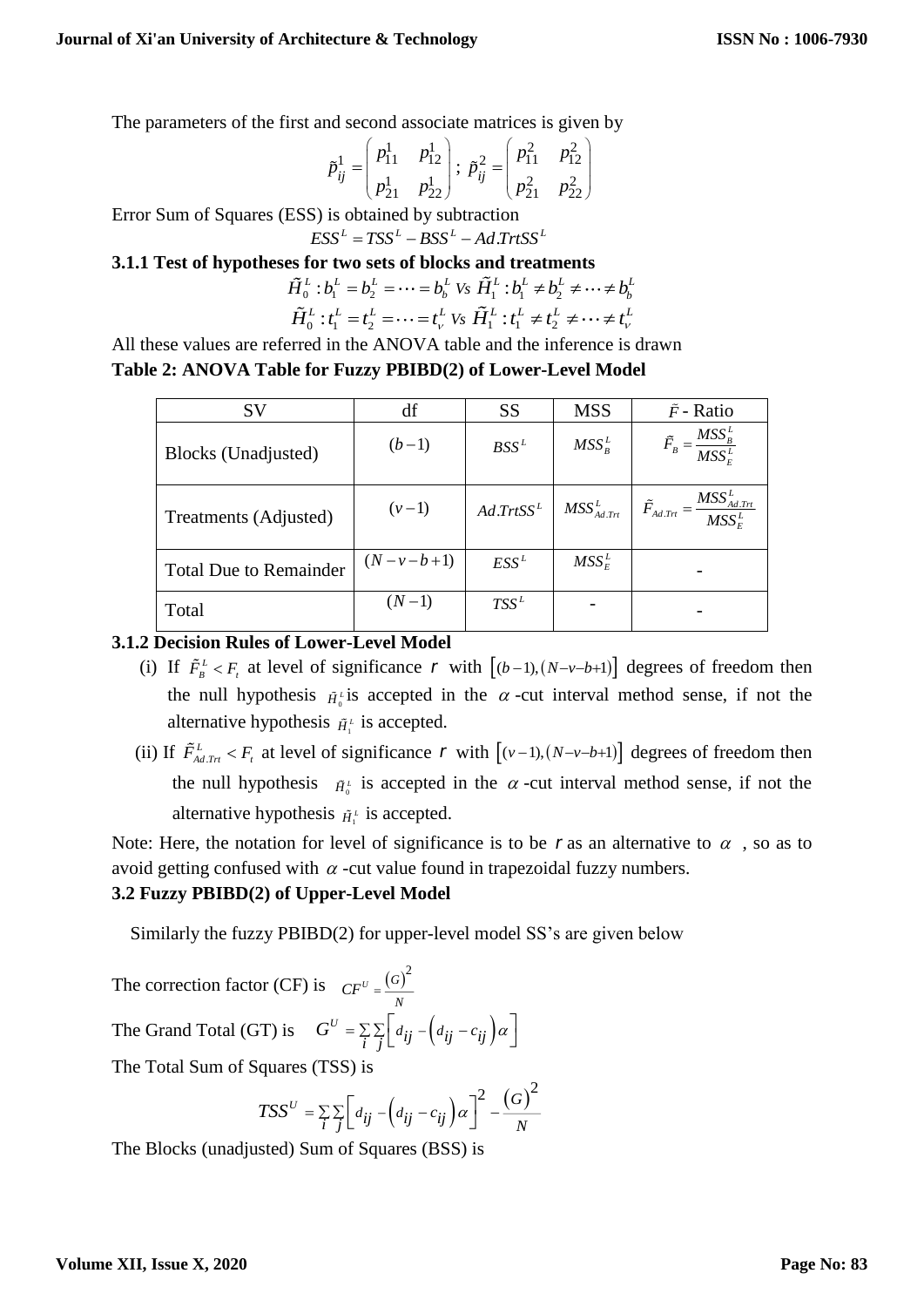$$
BSS^{U} = \frac{1}{k} \sum_{j} \left[ d_{ij} - \left( d_{ij} - c_{ij} \right) \alpha \right]^{2} - \frac{\left( G \right)^{2}}{N}
$$

The Treatments (Adjusted) Sum of Squares (Ad.TrtSS) is

 $Ad.\mathit{Trt}SS^U = \sum_i \tilde{t}_i Q_i$ 

$$
Ad. TrtSS^{U} = \sum_{i} \tilde{t}_{i}Q_{i}
$$
\nWhere, 
$$
Q_{i}^{U} = \left[ \left( \sum_{j} \left[ d_{ij} - \left( d_{ij} - c_{ij} \right) \alpha \right] \right) - \frac{1}{k} \sum_{j} n_{ij} \left( \sum_{i} \left[ d_{ij} - \left( d_{ij} - c_{ij} \right) \alpha \right] \right) \right]
$$
\n
$$
\tilde{t}_{i}^{U} = \frac{k \left\{ \tilde{B}_{2} \left[ \left( \sum_{j} \left[ d_{ij} - \left( d_{ij} - c_{ij} \right) \alpha \right] \right) - \frac{1}{k} \sum_{j} n_{ij} \left( \sum_{i} \left[ d_{ij} - \left( d_{ij} - c_{ij} \right) \alpha \right] \right) \right] - \frac{1}{k} \sum_{j} n_{ij} \left( \sum_{i} \left[ d_{ij} - \left( d_{ij} - c_{ij} \right) \alpha \right] \right) - \frac{1}{k} \sum_{j} n_{ij} \left( \sum_{i} \left[ d_{ij} - \left( d_{ij} - c_{ij} \right) \alpha \right] \right) \right\}}{\tilde{A}_{i} \tilde{B}_{2} - \tilde{A}_{2} \tilde{B}_{i}}
$$

Where,

$$
A_1 = r(k-1) \; ; \; A_2 = (\lambda_1 - \lambda_2) p_{12}^1
$$
\n
$$
\tilde{B}_1 = (\lambda_1 - \lambda_2) \; ; \; \tilde{B}_2 = r(k-1) + \lambda_1 + (\lambda_1 - \lambda_2)(p_{22}^2 - p_{22}^1)
$$

1

The parameters of the first and second associate matrices is given by

$$
\tilde{p}_{ij}^1 = \begin{pmatrix} p_{11}^1 & p_{12}^1 \\ p_{21}^1 & p_{22}^1 \end{pmatrix}; \ \tilde{p}_{ij}^2 = \begin{pmatrix} p_{11}^2 & p_{12}^2 \\ p_{21}^2 & p_{22}^2 \end{pmatrix}
$$

The Error sum of squares is obtained by subtraction

 $ESS^U = TSS^U - BSS^U - Ad\,TrtSS^U$ 

**3.2.1 Test of hypotheses for two sets of blocks and treatments**

$$
\tilde{H}_0^U : b_1^U = b_2^U = \dots = b_b^U \text{ Vs } \tilde{H}_1^U : b_1^U \neq b_2^U \neq \dots \neq b_b^U
$$
\n
$$
\tilde{H}_0^U : t_1^U = t_2^U = \dots = t_v^U \text{ Vs } \tilde{H}_1^U : t_1^U \neq t_2^U \neq \dots \neq t_v^U
$$

All these values are referred in the ANOVA table and the inference is drawn **Table 4: ANOVA Table for Upper-Level Fuzzy PBIBD(2) with Intra-Block Analysis**

| <b>SV</b>                     | df                | <b>SS</b>       | <b>MSS</b>       | $\tilde{F}$ - Ratio                                           |
|-------------------------------|-------------------|-----------------|------------------|---------------------------------------------------------------|
| Blocks (Unadjusted)           | $(b-1)$           | $BSS^U$         | $MSS_{R}^{U}$    | $\tilde{F}_B = \frac{MSS_B^U}{MSS_E^U}$                       |
| Treatments (Adjusted)         | $(v-1)$           | $Ad. Trt S S^U$ | $MSS_{Ad.Trt}^U$ | : $\frac{MSS_{Ad,Trt}^U}{MSS_E^U}$<br>$ \tilde{F}_{Ad.Trt}$ = |
| <b>Total Due to Remainder</b> | $(N - v - b + 1)$ | $ESS^U$         | $MSS_{F}^{U}$    |                                                               |
| Total                         | $(N-1)$           | $TSS^U$         |                  |                                                               |

## **3.2.2 Decision Rules of Upper - Level Model**

- (i) If  $\tilde{F}_{B}^{U} < F_{t}$  at level of significance r with  $[(b-1), (N-v-b+1)]$  degrees of freedom then the null hypothesis  $\tilde{H}_{\alpha}^{\nu}$  is accepted in the  $\alpha$ -cut interval method sense, if not the alternative hypothesis  $\tilde{H}^{\nu}_{\perp}$  is accepted.
- (ii) If  $\tilde{F}_{A d, Tt}^{U} < F_t$  at level of significance r with  $[(v-1),(N-v-b+1)]$  degrees of freedom then the null hypothesis  $\tilde{H}^{\nu}_{\theta}$  is accepted in the  $\alpha$ -cut interval method sense, if not the alternative hypothesis  $\tilde{H}_1^{\nu}$  is accepted.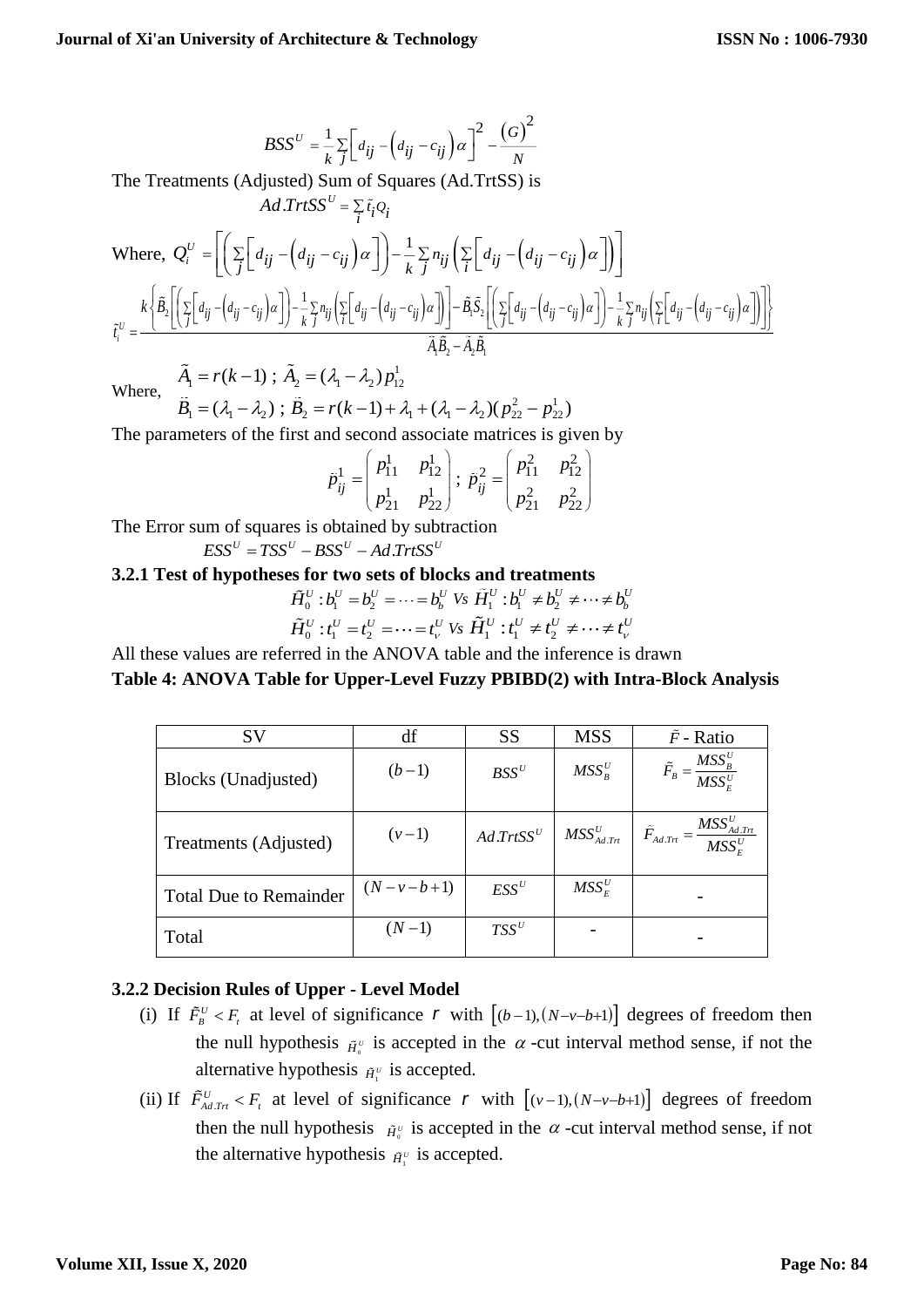# **IV. Application**

The yields were collected through primary data in the ragi yield in the Salem District (East / West) regions of Tamilnadu. Nine varieties of ragi crops with nine different types of fertilizers are examined in a PBIBD(2) with intra block analysis. The exact observations in the PBIBD(2) evaluations examined were approximately. Therefore, fuzzy observations are needed to quantify the blurring nature of this yield. For the purpose of the present data are in terms of TZFN in kilograms per hectare.

## **Table 5: Table for Yield of Ragi Crops**

|             |                  | Varieties        |                  |                  |                  |  |  |  |
|-------------|------------------|------------------|------------------|------------------|------------------|--|--|--|
| Fertilizers | Karusuruttai     | ML365            | CO15             | GPU67            | CO14             |  |  |  |
| N           |                  |                  | [39,41,44,45]    |                  |                  |  |  |  |
| P           |                  | [34,36,39,41]    |                  |                  |                  |  |  |  |
| K           | [31, 32, 35, 37] |                  |                  |                  |                  |  |  |  |
| Ca          | [31, 34, 37, 39] | [39,41,43,44]    |                  |                  | [48, 49, 51, 52] |  |  |  |
| Mg          |                  |                  | [30,33,36,37]    |                  | [37, 39, 41, 42] |  |  |  |
| Zn          |                  |                  |                  |                  | [49, 52, 55, 57] |  |  |  |
| Fe          |                  | [38, 42, 44, 45] | [49, 52, 55, 57] | [58, 59, 60, 62] |                  |  |  |  |
| B           | [35, 36, 40, 41] |                  |                  | [40, 43, 46, 47] |                  |  |  |  |
|             |                  |                  |                  | [29,31,33,35]    |                  |  |  |  |

**Conti…**

|             | Varieties        |                  |                  |                          |  |  |
|-------------|------------------|------------------|------------------|--------------------------|--|--|
| Fertilizers | Paiyur1          | Paiyur2          | CO13             | CORa14                   |  |  |
| N           |                  | [45, 46, 50, 52] |                  | [59,61,63,64]            |  |  |
| P           |                  |                  | [54, 55, 59, 62] | [65, 66, 68, 70]         |  |  |
| K           | [48, 52, 55, 57] |                  |                  | [57, 58, 60, 62]         |  |  |
| Ca          |                  |                  |                  |                          |  |  |
| Mg          | [38, 41, 42, 44] |                  |                  |                          |  |  |
| Zn          |                  | [57, 58, 60, 62] | [59,61,63,64]    |                          |  |  |
| Fe          |                  |                  |                  |                          |  |  |
| B           |                  | [47, 49, 52, 53] |                  | $\overline{\phantom{a}}$ |  |  |
| Cl          | [45, 46, 50, 52] |                  | [49,51,53,54]    |                          |  |  |

Test whether there is any significant difference between varieties and fertilizers of ragi crops yield.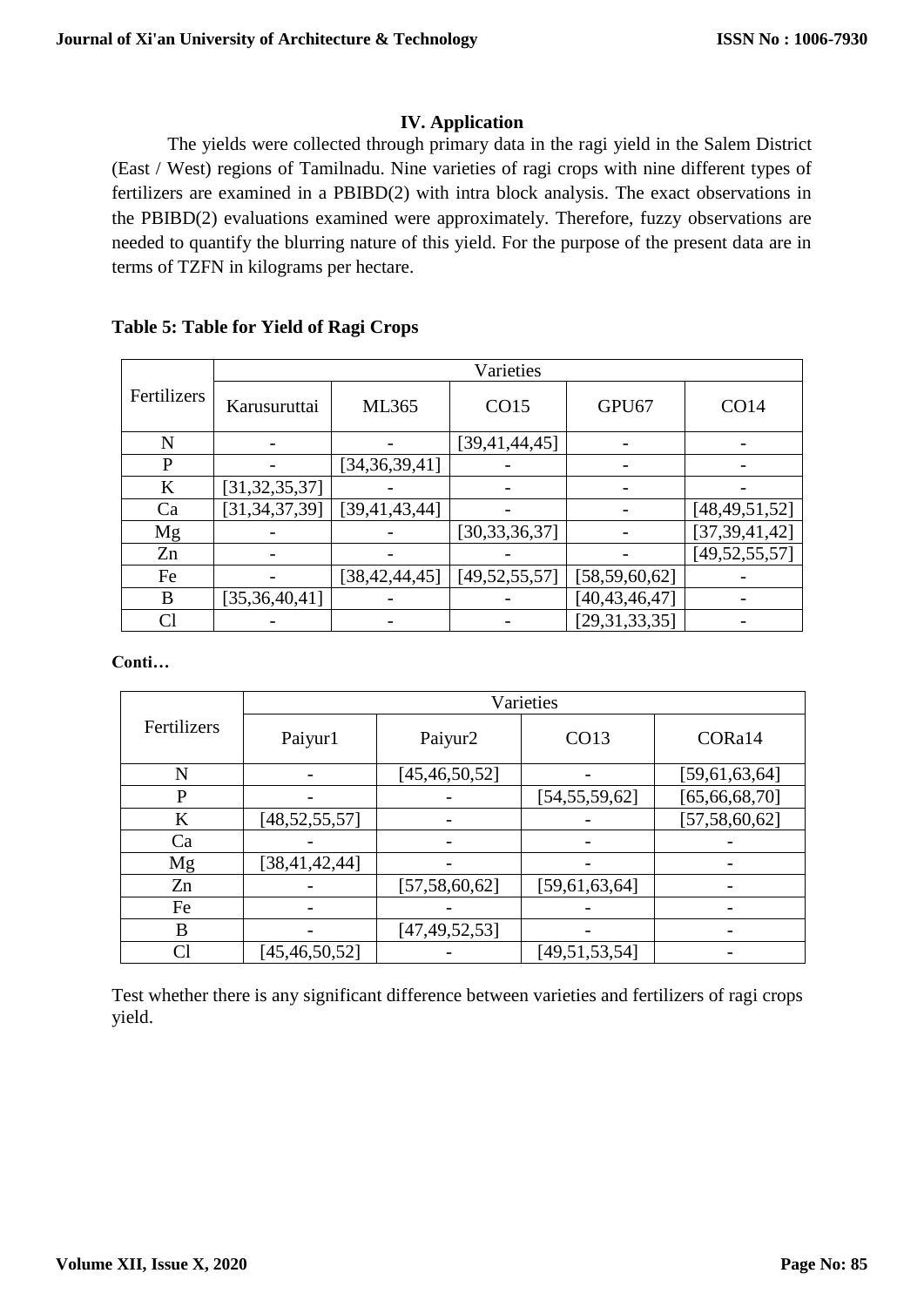|              | Varieties                         |                                      |                                      |                                     |                                      |  |
|--------------|-----------------------------------|--------------------------------------|--------------------------------------|-------------------------------------|--------------------------------------|--|
| Fertilizers  | Karusuruttai                      | ML365                                | CO15                                 | GPU67                               | CO14                                 |  |
| $\mathbf N$  |                                   |                                      | $[39+\alpha,$<br>45- $\alpha$ ]      |                                     |                                      |  |
| $\mathbf{P}$ |                                   | $[34 + 2 \alpha,$<br>41-2 $\alpha$ ] |                                      |                                     |                                      |  |
| $\bf K$      | $[31+\alpha,$<br>37-2 $\alpha$ ]  |                                      |                                      |                                     |                                      |  |
| Ca           | $[31+3\alpha,$<br>39-2 $\alpha$ ] | $[39, +2\alpha,$<br>44- $\alpha$ ]   |                                      |                                     | $[48+\alpha,$<br>52- $\alpha$ ]      |  |
| Mg           |                                   |                                      | $[30+3\alpha,$<br>37- $\alpha$ ]     |                                     | $[37 + 2\alpha,$<br>42- $\alpha$ ]   |  |
| Zn           |                                   |                                      |                                      |                                     | $[49 + 3 \alpha,$<br>57-2 $\alpha$ ] |  |
| Fe           |                                   | $[38 + 4 \alpha,$<br>45- $\alpha$ ]  | $[49 + 3 \alpha,$<br>57-2 $\alpha$ ] | $[58 + \alpha,$<br>62-2 $\alpha$ ]  |                                      |  |
| $\bf{B}$     | $[35+\alpha,$<br>41- $\alpha$ ]   |                                      |                                      | $[40 + 3 \alpha,$<br>47- $\alpha$ ] |                                      |  |
| Cl           |                                   |                                      |                                      | $[29+2\alpha,$<br>35-2 $\alpha$ ]   |                                      |  |

## Table 6: Table for Lower and Upper Levels using  $\alpha$  -Cut Interval Method with TZFNs

### **Conti…**

|              |                                      | Varieties                          |                                     |                                  |  |  |  |
|--------------|--------------------------------------|------------------------------------|-------------------------------------|----------------------------------|--|--|--|
| Fertilizers  | Paiyur1                              | Paiyur2                            | CO13                                | CORa14                           |  |  |  |
| N            |                                      | $[45+\alpha,$<br>52-2 $\alpha$ ]   |                                     | $[59+2\alpha,$<br>64- $\alpha$ ] |  |  |  |
| $\mathbf{P}$ |                                      |                                    | $[54+\alpha,$<br>62-3 $\alpha$ ]    | $[65+\alpha,$<br>70-2 $\alpha$ ] |  |  |  |
| K            | $[48 + 4 \alpha,$<br>57-2 $\alpha$ ] |                                    |                                     | $[57+\alpha,$<br>62-2 $\alpha$ ] |  |  |  |
| Ca           |                                      |                                    |                                     |                                  |  |  |  |
| Mg           | $[38+3\alpha,$<br>44-2 $\alpha$ ]    |                                    |                                     |                                  |  |  |  |
| Zn           |                                      | $[57+\alpha,$<br>62-2 $\alpha$ ]   | $[59+2\alpha,$<br>64- $\alpha$ ]    |                                  |  |  |  |
| Fe           |                                      |                                    |                                     |                                  |  |  |  |
| B            |                                      | $[47 + 2\alpha,$<br>53- $\alpha$ ] |                                     |                                  |  |  |  |
| Cl           | $[45+\alpha,$<br>52-2 $\alpha$ ]     |                                    | $[49 + 2 \alpha,$<br>54- $\alpha$ ] |                                  |  |  |  |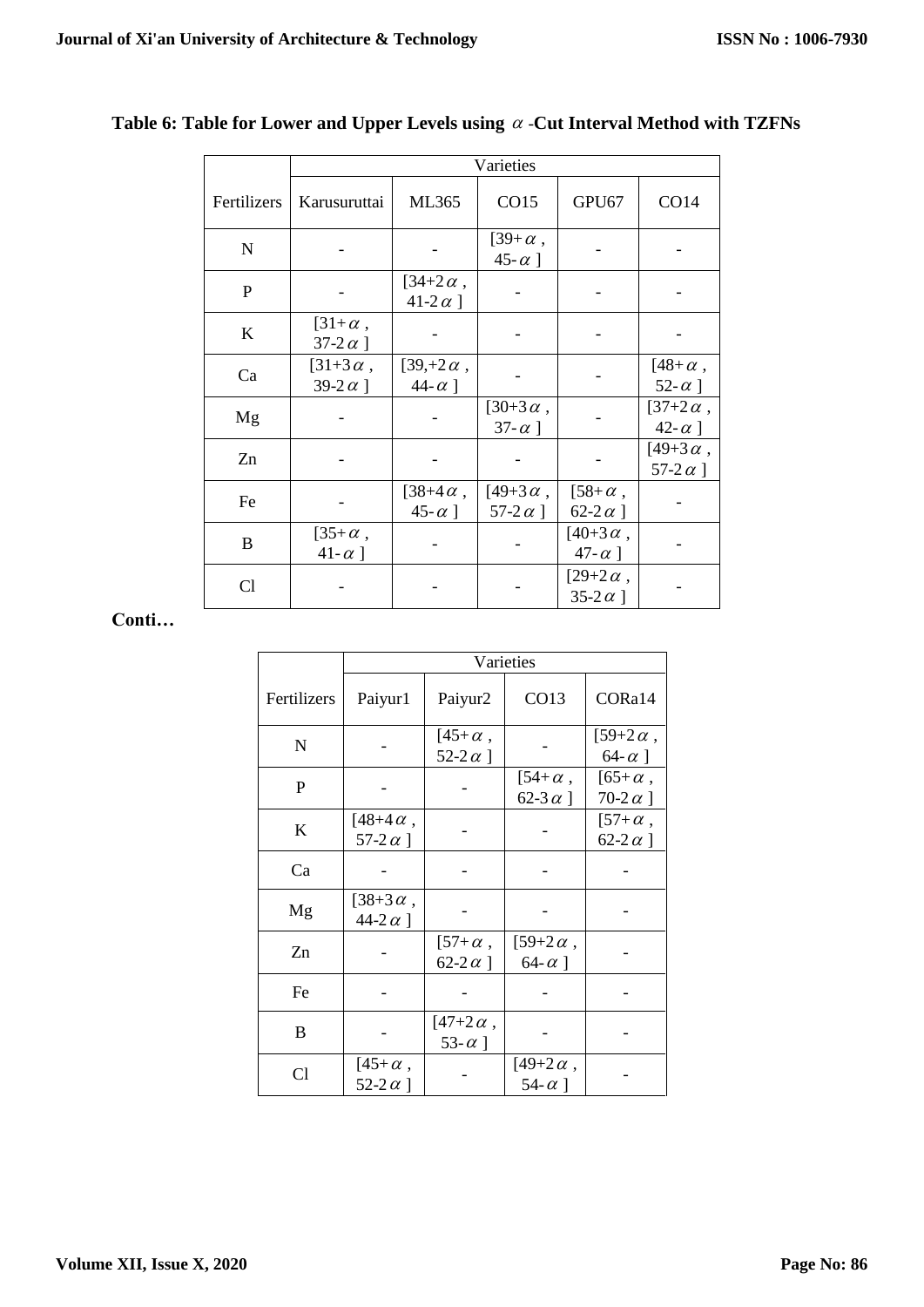|             | Varieties                |                           |                                                      |                 |                  |  |
|-------------|--------------------------|---------------------------|------------------------------------------------------|-----------------|------------------|--|
| Fertilizers | Karusuruttai             | ML365                     | CO15                                                 | GPU67           | <b>CO14</b>      |  |
| N           |                          |                           | $[39 + \alpha]$                                      |                 |                  |  |
| P           |                          | $\left[34+2\alpha\right]$ |                                                      |                 |                  |  |
| $\bf K$     | $\left[31+\alpha\right]$ |                           |                                                      |                 |                  |  |
| Ca          | $[31+3\alpha]$           | [39+2 $\alpha$ ]          |                                                      |                 | $[48+\alpha]$    |  |
| Mg          |                          |                           | [30+3 $\alpha$ ]                                     |                 | [37+2 $\alpha$ ] |  |
| Zn          |                          |                           |                                                      |                 | [49+3 $\alpha$ ] |  |
| Fe          |                          |                           | $\left[38+4\alpha\right]$ $\left[149+3\alpha\right]$ | $[58 + \alpha]$ |                  |  |
| B           | $[35 + \alpha]$          |                           |                                                      | $[40+3 \alpha]$ |                  |  |
|             |                          |                           |                                                      | $[29+2\alpha]$  |                  |  |

## **Table 7: Lower-Level Model for - Cut Interval Method using TZFNs**

#### **Conti…**

|                 | Varieties        |                 |                  |                  |  |
|-----------------|------------------|-----------------|------------------|------------------|--|
| Fertilizers     | Paiyur1          | Paiyur2         | CO13             | CORa14           |  |
| N               |                  | $[45+\alpha]$   |                  | [59+2 $\alpha$ ] |  |
| P               |                  |                 | $[54+\alpha]$    | $[65 + \alpha]$  |  |
| K               | [48+4 $\alpha$ ] |                 |                  | $[57+\alpha]$    |  |
| Ca              |                  |                 |                  |                  |  |
| Mg              | [38+3 $\alpha$ ] |                 |                  |                  |  |
| Zn              |                  | $[57 + \alpha]$ | $[59+2\alpha]$   |                  |  |
| Fe              |                  |                 |                  |                  |  |
| B               |                  | $[47+2\alpha]$  |                  |                  |  |
| $\mathcal{C}^1$ | $[45+\alpha]$    |                 | [49+2 $\alpha$ ] |                  |  |

(i)  $\tilde{H}_{0}^{L}$ : There is no significant difference between varieties of yield in ragi crops.

(ii)  $\tilde{H}_{0}^{L}$ : There is no significant difference between fertilizers of yield in ragi crops.

$$
Correction Factor (CF) is \t_{CF} = \frac{2916\alpha^2 + 130680\alpha + 1464100}{27}
$$

Total Sum of Squares (TSS) is

$$
TSS^{L} = \frac{648\alpha^{2} - 7344\alpha + 74306}{25}
$$

27 Blocks (Unadjusted) Sum of Squares (BSS) is  $198\alpha^2 - 3582\alpha + 48854$  $BSS^L = \frac{198\alpha^2 - 3582\alpha + 27}{27}$ (Adjusted) Treatments Sum of Squares (Ad.TrtSS) is  $Ad\,TrtSS^L = \frac{93\alpha^2 - 630\alpha + 20893}{27}$ 

Error sum of square (ESS) is obtained by subtraction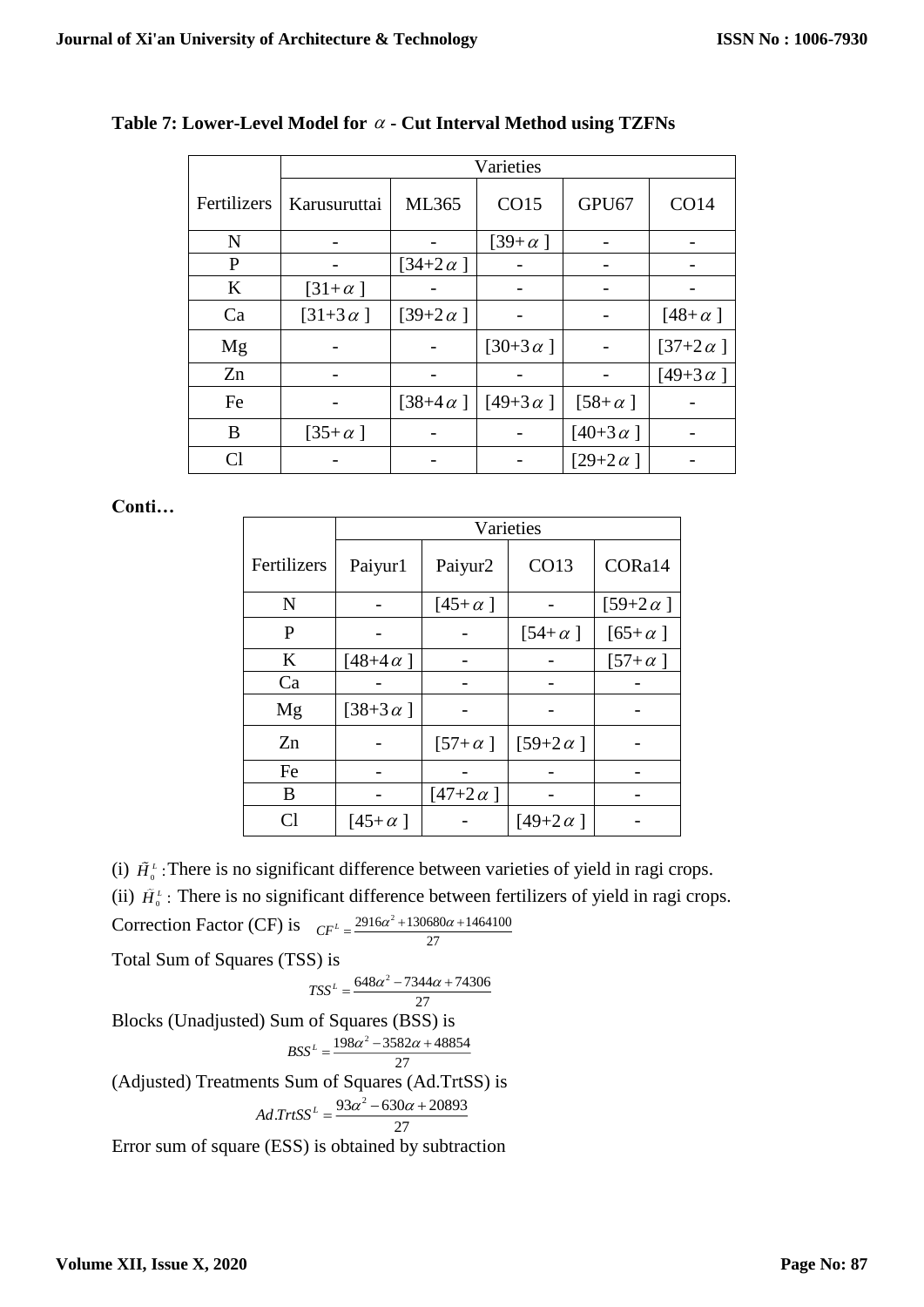$$
ESS^{L} = \frac{357\alpha^{2} - 3132\alpha + 4559}{27}.
$$

All these results are summarized in Table 8 is drawn.

| <b>SV</b>                 | df | <b>SS</b>                                | <b>MSS</b>                                | $\tilde{F}$ - Ratio                                                                                     |
|---------------------------|----|------------------------------------------|-------------------------------------------|---------------------------------------------------------------------------------------------------------|
| Varieties<br>(Unadjusted) | 8  | $198\alpha^2 - 3582\alpha + 48854$<br>27 | $198\alpha^2 - 3582\alpha + 48854$<br>216 | $5\lceil 198\alpha^2 - 3582\alpha + 48854 \rceil$<br>4 $357\alpha^2 - 3132\alpha + 4559$                |
| Fertilizers<br>(Adjusted) | 8  | $93\alpha^2 - 630\alpha + 20893$<br>27   | $93\alpha^2 - 630\alpha + 20893$<br>216   | $\frac{5}{4} \left[ \frac{93 \alpha^2 - 630 \alpha + 20893}{357 \alpha^2 - 3132 \alpha + 4559} \right]$ |
| Total due to<br>remainder | 10 | $357\alpha^2 - 3132\alpha + 4559$<br>27  | $357\alpha^2 - 3132\alpha + 4559$<br>216  |                                                                                                         |
| Total                     | 26 | $648\alpha^2 - 7344\alpha + 74306$<br>27 |                                           |                                                                                                         |

# **Table 8: ANOVA Table for Fuzzy PBIBD(2) in Lower-Level Model**

# *<sup>F</sup>* **-Ratio for Varieties (Unadjusted) is**

2  $\frac{5}{4}$  $\left| \frac{198\alpha^2 - 3582\alpha + 48854}{357\alpha^2 - 3132\alpha + 4559} \right|$ ;  $\alpha \in [0,1]$  $L_B^L = \frac{MSS_B^L}{MSS_E^L}$  $\tilde{F}_{n}^{L} = \frac{MSS}{m}$ *MSS*  $\frac{\alpha - 3382\alpha + 48834}{\alpha}$  $\alpha$  -3132 $\alpha$  $\lceil 198\alpha^2 - 3582\alpha + 48854 \rceil$  $\frac{1}{2}$   $\frac{1}{2}$   $\frac{1}{2}$   $\frac{1}{2}$   $\frac{1}{2}$   $\frac{1}{2}$   $\frac{1}{2}$   $\frac{1}{2}$   $\frac{1}{2}$   $\frac{1}{2}$   $\frac{1}{2}$   $\frac{1}{2}$   $\frac{1}{2}$   $\frac{1}{2}$   $\frac{1}{2}$   $\frac{1}{2}$   $\frac{1}{2}$   $\frac{1}{2}$   $\frac{1}{2}$   $\frac{1}{2}$   $\frac{1}{2}$   $\frac{1}{2}$ 

The null hypothesis  $\tilde{H}_{0}^{\mu}$  is rejected. The difference between varieties is significant. Therefore, the nine varieties differ significantly with respect to the ragi crops yield.

## *<sup>F</sup>* **-Ratio for Treatments (Adjusted) is**

 $\alpha_{x} = \frac{MSS_{Ad,Tri}^{U}}{MSS_{c}^{U}} = \frac{5}{4} \left| \frac{93\alpha^{2} - 630\alpha + 20893}{357\alpha^{2} - 3132\alpha + 4559} \right|; \alpha \in [0,1]$  $\frac{L}{\mathit{A}d.Trt} = \frac{MSS_{Ad.Trt}^{U}}{MSS_{E}^{U}}$  $\tilde{F}^L_{\text{max}} = \frac{MSS}{\sqrt{2}}$ *MSS*  $\frac{\alpha^2-630\alpha+20893}{\alpha}$  :  $\alpha$  $\alpha$ <sup>-</sup>  $\rightarrow$  132 $\alpha$  $\left[93\alpha^2-630\alpha+20893\right]$  $\frac{1}{2}$   $\frac{1}{2}$   $\frac{1}{2}$   $\frac{1}{2}$   $\frac{1}{2}$   $\frac{1}{2}$   $\frac{1}{2}$   $\frac{1}{2}$   $\frac{1}{2}$   $\frac{1}{2}$   $\frac{1}{2}$   $\frac{1}{2}$   $\frac{1}{2}$   $\frac{1}{2}$   $\frac{1}{2}$   $\frac{1}{2}$   $\frac{1}{2}$   $\frac{1}{2}$   $\frac{1}{2}$   $\frac{1}{2}$   $\frac{1}{2}$   $\frac{1}{2}$ 

The null hypothesis  $\tilde{H}_0^L$  is rejected. The difference between fertilizers is significant. Therefore, the nine fertilizers differ significantly with respect to the ragi crops yield.

## **Table 9: Upper-Level Model for - Cut Interval Method using TZFNs**

|                | Varieties        |                  |                 |                  |                  |  |
|----------------|------------------|------------------|-----------------|------------------|------------------|--|
| Fertilizers    | Karusuruttai     | ML365            | CO15            | GPU67            | CO14             |  |
| N              |                  |                  | [45- $\alpha$ ] |                  |                  |  |
| P              |                  | [41-2 $\alpha$ ] |                 |                  |                  |  |
| $\bf K$        | [37-2 $\alpha$ ] |                  |                 |                  |                  |  |
| Ca             | [39-2 $\alpha$ ] | [44- $\alpha$ ]  |                 |                  | $[52-\alpha]$    |  |
| Mg             |                  |                  | [37- $\alpha$ ] |                  | [42- $\alpha$ ]  |  |
| Zn             |                  |                  |                 |                  | [57-2 $\alpha$ ] |  |
| Fe             |                  | [45- $\alpha$ ]  | $[57-2 \alpha]$ | [62-2 $\alpha$ ] |                  |  |
| B              | $[41-\alpha]$    |                  |                 | [47- $\alpha$ ]  |                  |  |
| C <sub>1</sub> |                  |                  |                 | [35-2 $\alpha$ ] |                  |  |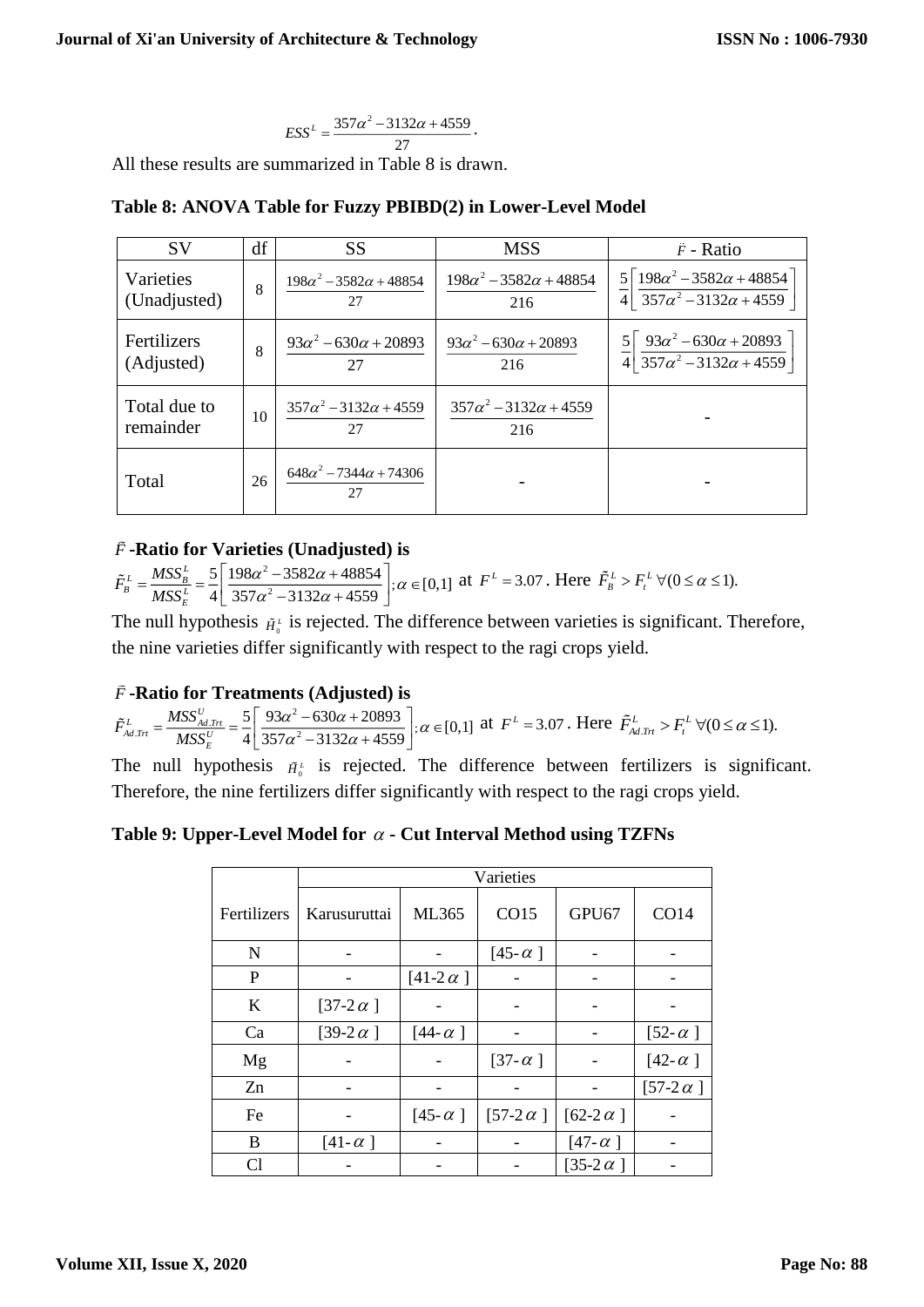| Conti |
|-------|
|-------|

|             | Varieties        |                  |                  |                  |  |
|-------------|------------------|------------------|------------------|------------------|--|
| Fertilizers | Paiyur1          | Paiyur2          | CO13             | CORa14           |  |
| N           |                  | [52-2 $\alpha$ ] |                  | $[64-\alpha]$    |  |
| P           |                  |                  | [62-3 $\alpha$ ] | [70-2 $\alpha$ ] |  |
| K           | $[57-2 \alpha]$  |                  |                  | [62-2 $\alpha$ ] |  |
| Ca          |                  |                  |                  |                  |  |
| Mg          | [44-2 $\alpha$ ] |                  |                  |                  |  |
| Zn          |                  | [62-2 $\alpha$ ] | $[64-\alpha]$    |                  |  |
| Fe          |                  |                  |                  |                  |  |
| B           |                  | [53- $\alpha$ ]  |                  |                  |  |
| C1          | [52-2 $\alpha$ ] |                  | [54- $\alpha$ ]  |                  |  |

(i)  $\tilde{H}_{0}^{U}$ : There is no significant difference between varieties of yields in ragi crops.

(ii)  $\tilde{H}_{0}^{U}$ : There is no significant difference between fertilizers of yields in ragi crops.

$$
Correction Factor is (CF) CF^{U} = \frac{1849\alpha^{2} - 118422\alpha + 1896129}{27}
$$

Total Sum of Squares (TSS) is

$$
TSS^{U} = \frac{230\alpha^{2} - 1890\alpha + 157005}{27}
$$

Blocks (Unadjusted) Sum of Squares (BSS) is

$$
BSS^{U} = \frac{32\alpha^{2} - 702\alpha + 43920}{27}
$$

(Adjusted) Treatments Sum of Squares (Ad.TrtSS) is

$$
Ad. TrtSS^{U} = \frac{149\alpha^{2} - 1231\alpha + 89082}{27}
$$

Error sum of square (ESS) is obtained by subtraction

$$
ESS^U=\frac{49\alpha^2+43\alpha+2403}{27}.
$$

All these results are summarized in Table 10 is drawn.

## **Table 10: ANOVA Table for Fuzzy PBIBD(2) in Upper-Level Model**

| <b>SV</b>                 | df | <b>SS</b>                                 | <b>MSS</b>                                | $\tilde{F}$ - Ratio                                                                                   |
|---------------------------|----|-------------------------------------------|-------------------------------------------|-------------------------------------------------------------------------------------------------------|
| Varieties<br>(Unadjusted) | 8  | $32\alpha^2 - 702\alpha + 43920$<br>27    | $32\alpha^2 - 702\alpha + 43920$<br>216   | $\frac{5}{4} \left[ \frac{32 \alpha^2 - 702 \alpha + 43920}{49 \alpha^2 + 43 \alpha + 24003} \right]$ |
| Fertilizers<br>(Adjusted) | 8  | $149\alpha^2 - 1231\alpha + 89082$<br>27  | $149\alpha^2 - 1231\alpha + 89082$<br>216 | $5\sqrt{149\alpha^2-1231\alpha+89082}$<br>4 $49\alpha^2 + 43\alpha + 24003$                           |
| Total due to<br>remainder | 10 | $49\alpha^2 + 43\alpha + 2403$<br>27      | $49\alpha^2 + 43\alpha + 24003$<br>216    |                                                                                                       |
| Total                     | 26 | $230\alpha^2 - 1890\alpha + 157005$<br>27 |                                           |                                                                                                       |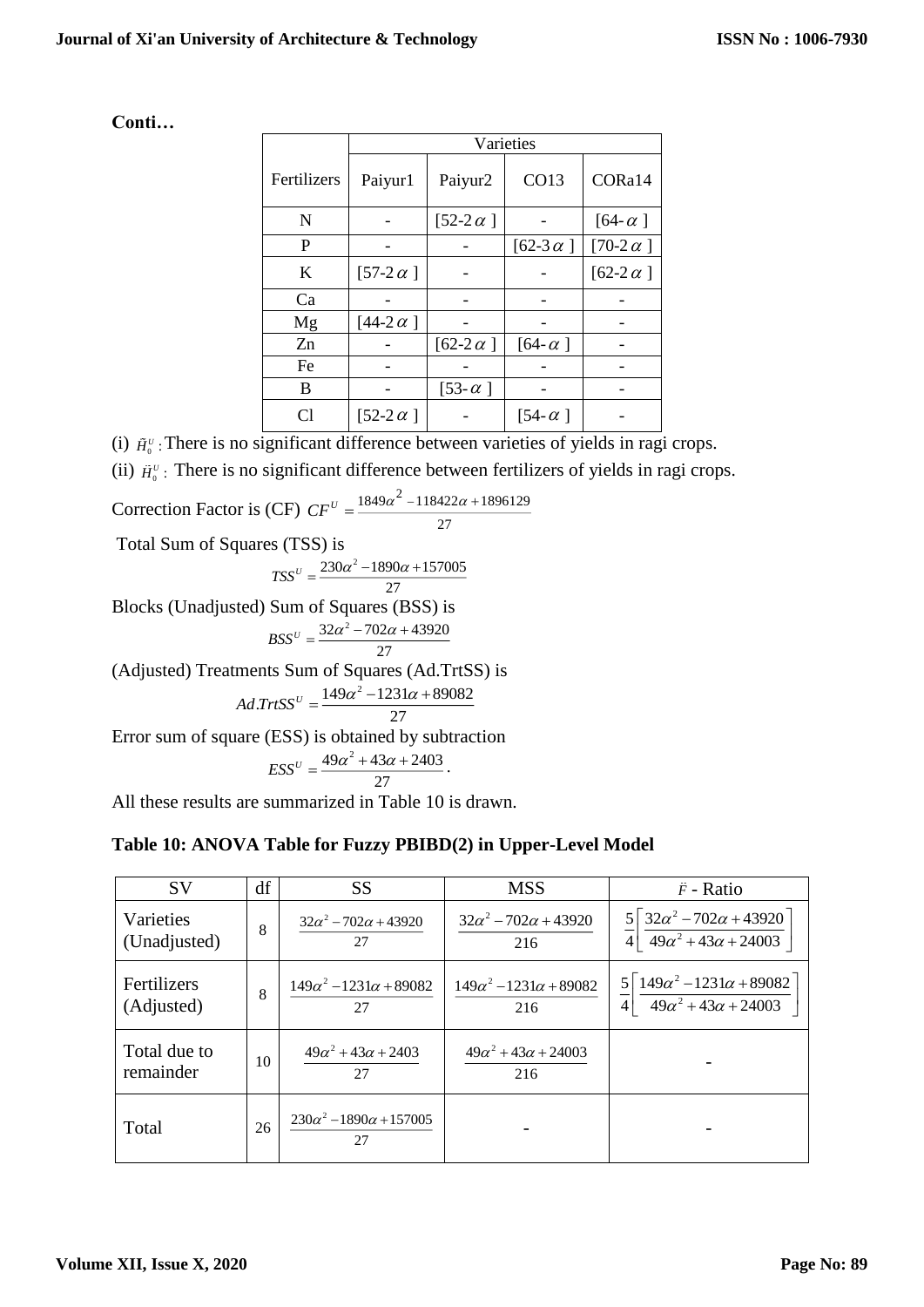# *<sup>F</sup>* **-Ratio for Varieties (Unadjusted) is**

$$
\tilde{F}_{B}^{U} = \frac{MSS_{B}^{U}}{MSS_{E}^{U}} = \frac{5}{4} \left[ \frac{32\alpha^{2} - 702\alpha + 43920}{49\alpha^{2} + 43\alpha + 24003} \right]; \alpha \in [0,1]
$$
 at  $F^{U} = 3.07$ . Here  $\tilde{F}_{B}^{U} < F_{t}^{U} \,\forall \alpha, \, (0 \le \alpha \le 1)$ .

The null hypothesis  $\tilde{H}_{0}^{U}$  is accepted. The difference between varieties is no significant. Therefore, the nine varieties do not differ significantly with respect to the ragi crops yield.

# *<sup>F</sup>* **-Ratio for Fertilizers (Adjusted) is**

2 2  $Trt = \frac{MSS_B^v}{MSS_v^v} = \frac{5}{4} \left| \frac{149\alpha^2 - 1231\alpha + 89082}{49\alpha^2 + 43\alpha + 24003} \right|;$ [0,1]  $\tilde{F}_{Ad,Trt}^{U} = \frac{MSS_B^U}{MSS_E^U}$ *MSS*  $\alpha$  -1231 $\alpha$  $\alpha$  +45 $\alpha$  $\left|-\frac{1231\alpha+89082}{\alpha}\right|$  $+43\alpha +$  $\left[149\alpha^2 - 1231\alpha + 89082\right]$  $\frac{1}{2}$   $\frac{1}{2}$   $\frac{1}{2}$   $\frac{1}{2}$   $\frac{1}{2}$   $\frac{1}{2}$   $\frac{1}{2}$   $\frac{1}{2}$   $\frac{1}{2}$   $\frac{1}{2}$   $\frac{1}{2}$   $\frac{1}{2}$   $\frac{1}{2}$   $\frac{1}{2}$   $\frac{1}{2}$   $\frac{1}{2}$   $\frac{1}{2}$   $\frac{1}{2}$   $\frac{1}{2}$   $\frac{1}{2}$   $\frac{1}{2}$   $\frac{1}{2}$ 

The null hypothesis  $\tilde{H}_{0}^{U}$  is rejected. The difference between fertilizers is significant. Therefore, the nine fertilizers differ significantly with respect to the ragi crops yield.

#### **V. Conclusions**

In the real world, sometimes observations are considered imprecise correspondingly to natural calamities. In this event, the fuzzy set theory contributes a useful method for impreciseness. The trapezoidal fuzzy numbers have numerous applications in modeling linear uncertainty in agricultural problems. In this paper a numerical illustration in which the use of the trapezoidal fuzzy PBIBD(2) statistical analysis is defined as the  $\alpha$ -cut of the decision rule based on the crisp interval. We conclude that fuzzy PBIBD(2) with intra-block analysis observations has the potential to be used more effectively than in uncertainty. In future studies, the proposed method one can be used of this paper to extend, Lattice designs, some special designs and fuzzy ranking methods.

## **References**

- [1] Acha C. K. (2012). On Two Methods of Analysing Balanced Incomplete Block Designs. *Pakistan Journal of Statistics and Operation Research*, 749-757.
- [2] Asady B. (2013). Trapezoidal approximation of a fuzzy number preserving the expected interval and including the core. *American Journal of Operations Research*, *3*(2), 299-306.
- [3] Behera S. K. and Singh D. (2010). Impact of continuous fertilizer use on fractions of manganese in soil and their contribution to availability and its uptake by maize (Zea mays)-wheat (Triticum aestivum) cropping system. *Indian Journal of Agricultural Sciences*, *80*(4), 316-20.
- [4] Chanas S. (2001). On the interval approximation of a fuzzy number. *Fuzzy Sets and Systems*, *122*(2), 353-356.
- [5] Das M. N. and Giri N. C. Design and Analysis of Experiments, 1986.
- [6] Gnanapriya K., Kavitha S and Pachamuthu M. (2020). A Statistical Analysis of Fuzzy Balanced Incomplete Block Designs with Intra-Block Analysis using Trapezoidal Method. *International Journal of Recent Technology and Engineering*, 8(6).
- [7] González-Rodríguez G., Colubi, A. and Gil M. Á. (2012). Fuzzy data treated as functional data: A one-way ANOVA test approach. *Computational Statistics & Data Analysis*, *56*(4), 943-955.
- [8] Jiryaei A., Parchami A. and Mashinchi M. (2013). One-way ANOVA and least squares method based on fuzzy random variables. *Turkish Journal of Fuzzy Systems*, *4*(1), 18-33.